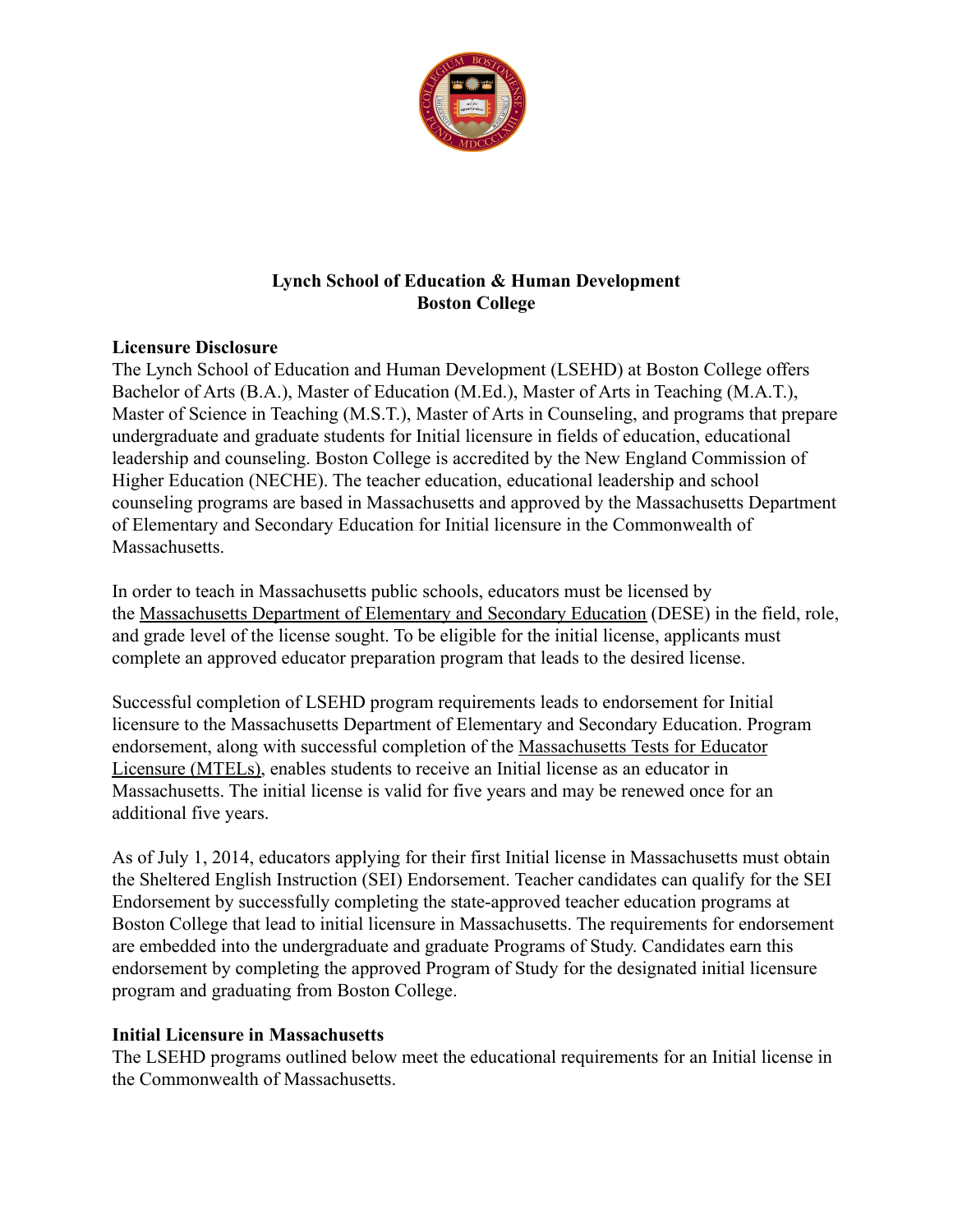

| <b>LSEHD Degree/Certificate</b>                         | <b>Massachusetts Teacher License</b>                                                                                                                                                                                                                                                            |
|---------------------------------------------------------|-------------------------------------------------------------------------------------------------------------------------------------------------------------------------------------------------------------------------------------------------------------------------------------------------|
| Early Childhood Education, M.Ed.                        | Early Childhood, Initial: PreK-2                                                                                                                                                                                                                                                                |
| Elementary Education, M.Ed.                             | Elementary, Initial: 1-6                                                                                                                                                                                                                                                                        |
| Secondary Education, M.Ed.                              | Biology, Initial: 8-12<br>Chemistry, Initial: 8-12<br>Earth and Space Science, Initial: 8-12<br>English, Initial: 5-12<br>Foreign Language: French, Initial: 5-12<br>Foreign Language: Spanish, Initial: 5-12<br>History, Initial: 5-12<br>Mathematics, Initial: 8-12<br>Physics, Initial: 8-12 |
| Special Education for Moderate Support<br>Needs, M.Ed.  | Teacher of Students with Moderate<br>Disabilities, Initial: PreK-8 or 5-12                                                                                                                                                                                                                      |
| Special Education for Extensive Support<br>Needs, M.Ed. | Teacher of Students with Severe Disabilities,<br>Initial: All                                                                                                                                                                                                                                   |
| Elementary Education & Moderate Support<br>Needs, M.Ed. | Elementary, Initial: 1-6<br>Teacher of Students with Moderate<br>Disabilities, Initial: PreK-8 or 5-12                                                                                                                                                                                          |
| Secondary Education & Moderate Support<br>Needs, M.Ed.  | Biology, Initial: 8-12<br>Chemistry, Initial: 8-12<br>Earth and Space Science, Initial:8-12<br>English, Initial: 5-12<br>Foreign Language: French, Initial: 5-12<br>Foreign Language: Spanish, Initial: 5-12<br>History, Initial: 5-12                                                          |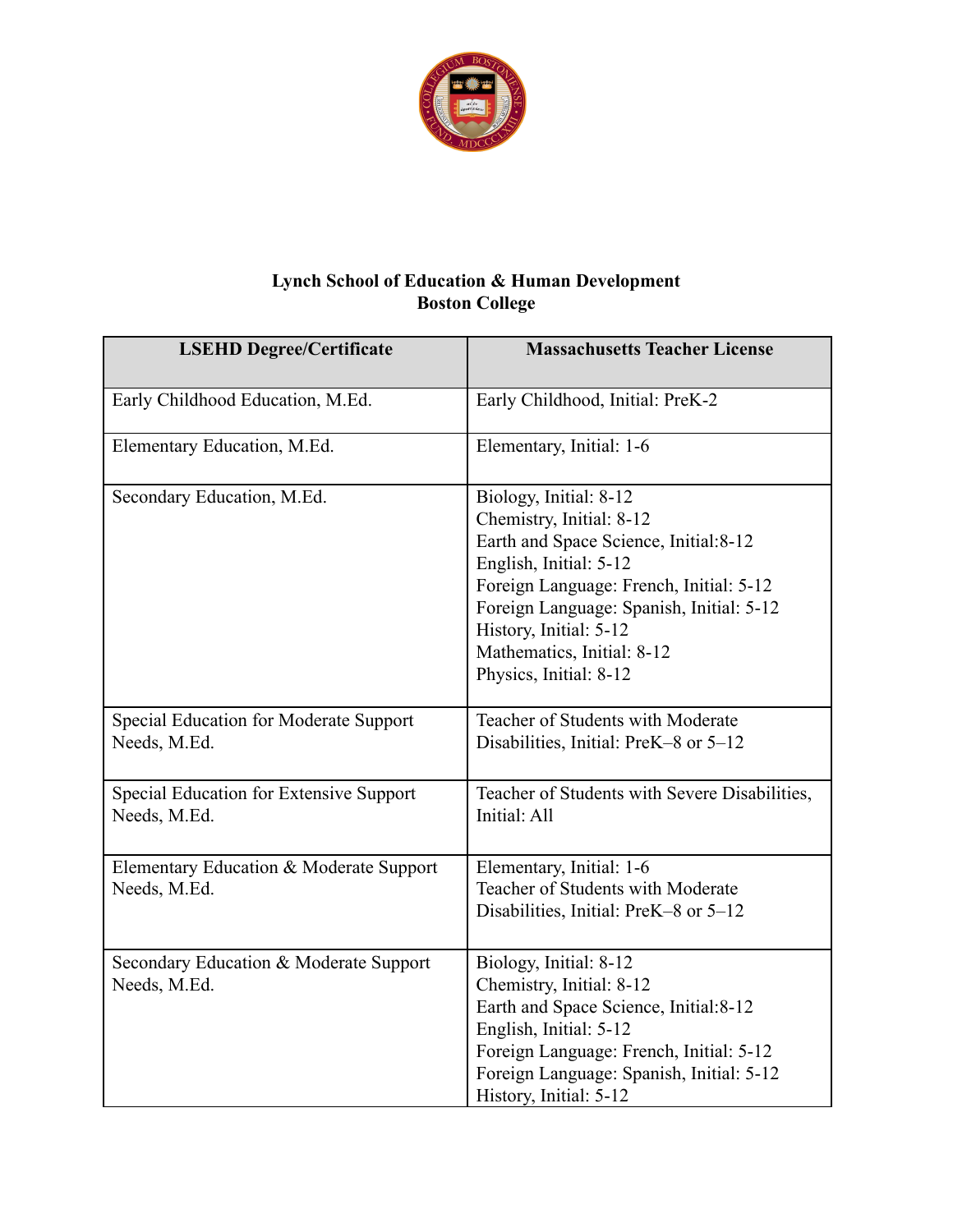

|                                           | Mathematics, Initial: 8-12<br>Physics, Initial: 8-12<br>Teacher of Students with Moderate<br>Disabilities, Initial: PreK-8 or 5-12               |
|-------------------------------------------|--------------------------------------------------------------------------------------------------------------------------------------------------|
| Moderate & Extensive Support Needs, M.Ed. | Teacher of Students with Moderate<br>Disabilities, Initial: Pre $K-8$ or $5-12$<br>Teacher of Students with Severe Disabilities,<br>Initial: All |
| School Counseling, M.A.                   | School Counselor, Initial: PreK–8 or 5–12                                                                                                        |
| Educational Leadership & Policy, M.Ed.    | Principal/Assistant Principal, Initial: PreK–8,<br>$5 - 12$                                                                                      |
| Certificate / Bilingual Education         | <b>Bilingual Education Endorsement</b>                                                                                                           |

# **Out-of-State Licensure**

The Commonwealth of Massachusetts is a participating member of the National Association of State Directors of Teacher Education and Certification (NASDTEC) Interstate Agreement. This agreement is designed to provide pathways for educators seeking licensure in a different state/territory than where they completed an educator preparation program and/or hold a license and/or certificate. Graduates of Boston College's state-approved teacher education programs may be eligible for out-of-state licensure through reciprocity in the states and territories participating in the NASDTEC Interstate Agreement. Please note the following, as it applies to reciprocity through this interstate agreement:

• The NASDTEC Interstate Agreement does not automatically grant reciprocity to individuals seeking to move among and between member states and territories and "each state is responsible for its own certification/licensure requirements, which may change without notice to NASDTEC or your university's certification officers or your state's office of certification" (https://www.nasdtec.net/page/InterstateAgreements).